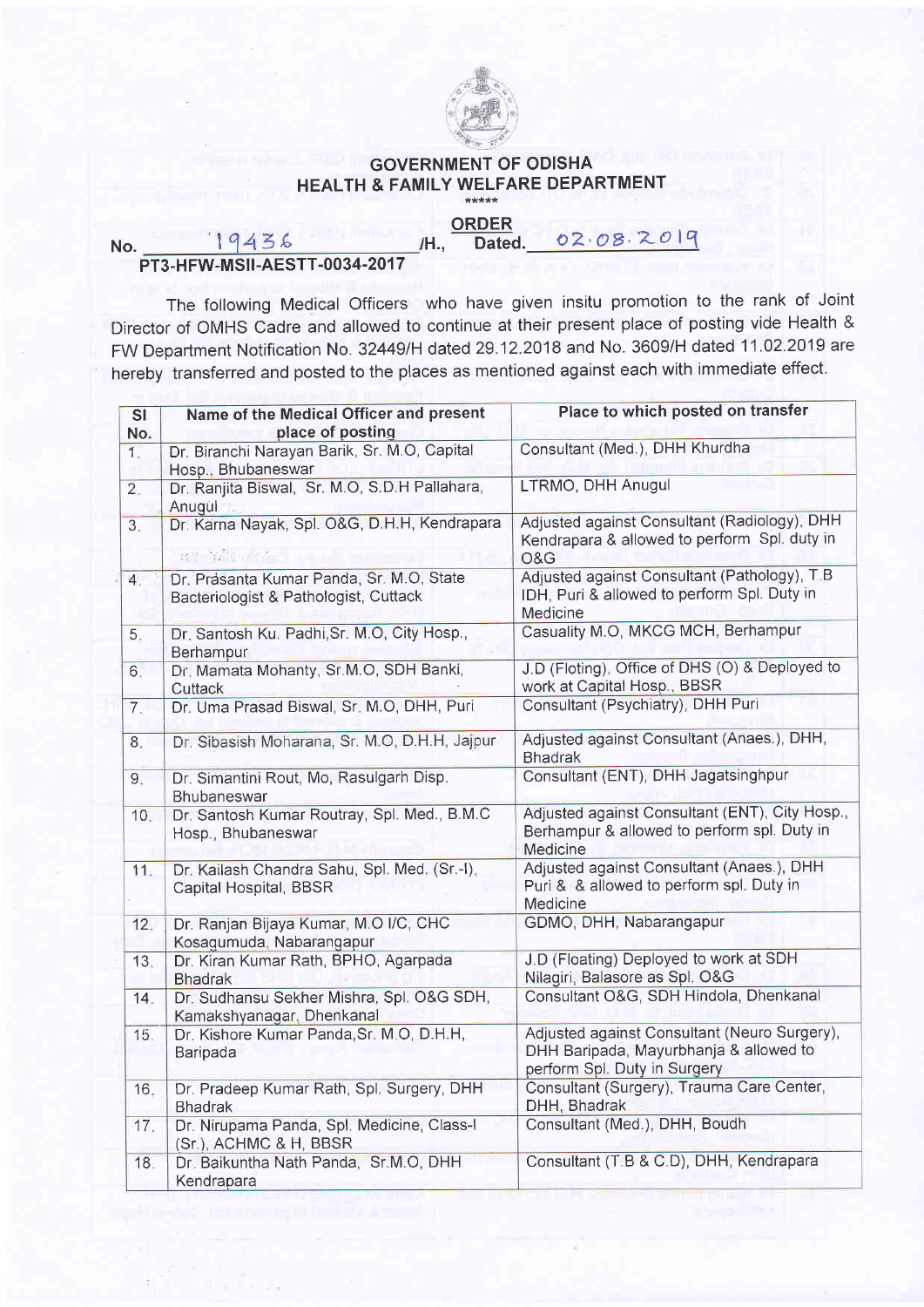| 19 <sub>•</sub> | Dr. Renubala Dei, Spl. O&G, Capital Hosp.,<br><b>BBSR</b>             | Consultant O&G, Capital Hospital,<br>Bhubaneswar                                                        |
|-----------------|-----------------------------------------------------------------------|---------------------------------------------------------------------------------------------------------|
| 20.             | Dr. Diptimayee Behera, Sr. M.O, Capital Hosp.,<br><b>BBSR</b>         | Consultant (Skin & V.D), DHH, Bhadrak                                                                   |
| 21.             | Dr. Ganesh Chandra Paul, M.O I/C G.K Bhatter<br>Hosp., Balasore       | Consultant (Med.), DHH, Nabarangapur                                                                    |
| 22.             | Dr. Kulamani Naik, LTRMO, Gr.A (S.B), DHH,<br>Baragarh                | Adjusted against Consultant (ENT), DHH,<br>Nuapada & allowed to perform Sp!. Duty in<br>O&G             |
| 23.             | Dr. Sandhyarani Panigrahi, Sr. M.O, City Hosp.,<br>Berhampur          | Adjusted against Consultant (Psychiatry), DHH<br>Gajapati & allowed to perform Spl. Duty in<br>O&G      |
| 24.             | Dr. Geetanjali Patra, Spl. O&G, SDH, Banki,<br>Cuttack                | Adjusted against Consultant (Psychiatry), DHH<br>Keonjhar & allowed to perform Spl. Duty in<br>O&G      |
| 25.             | Dr. Snigdha Banabasini Nanda, Sr. M.O, City<br>Hosp. Cuttack          | Consultant O&G, DHH Kandhamal                                                                           |
| 26.             | Dr. Ranjana Bhandari, Sr. M.O. City Hospital,<br>Cuttack              | LTRMO (J.D), DHH, Baripada & allowed to<br>work as Spl. O&G at SDH Rairangapur,<br>Mayurbhanja          |
| 27.             | Dr. Lalit Mohan Bisi, BBO, DHH Nuapada                                | Consultant (Pathology), DHH, Nuapada                                                                    |
| 28.             | Dr. Basanata Kumar Mishra, Spl. Surg., B.M.C<br>Hosp., BBSR           | Consultant (Surg.), Capital Hospital,<br>Bhubaneswar                                                    |
| 29.             | Dr. Smita Pattnaik, M.O, Class-I (Sr.)Police<br>Hosp., Ganjam         | Adjusted against Consultant (Psychiatry),<br>DHH, Rayagada & allowed to perform Spl.<br>Duty in O&G     |
| 30.             | Dr. Devjeet Das, Spl. Ophthalmology (Sr.-1),<br>SDH, Athagarh         | Adjusted against Consultant (ENT), DHH,<br>Kandhamal & allowed to perform Spl. Duty in<br>Ophthalmology |
| 31.             | Dr. Aurobindo Mahapatra, LTRMO, DHH<br>Nayagarh                       | Adjusted against Consultant (T.B & C.D), DHH,<br>Sonepur & allowed to perform spl. Duty in O&G          |
| 32.             | Dr. Sitansu Sekhar Panigrahi, M.O I/C, CHC,<br>Belaguntha, Ganjam     | Casuality M.O, MKCG MCH, Berhampur                                                                      |
| 33.             | Dr. Pranab Mohapatra, M.O I/C, C.H.C<br>Markanda Pur, Jajpur          | Adjusted against Consultant (Path.), DHH<br>Jajpur                                                      |
| 34.             | Dr. Bira Kishore Patel, Sr. M.O, DHH,<br>Sundargarh                   | Consultant (T.B & C.D), DHH, Sundargarh                                                                 |
| 35.             | Dr. Karunakar Pradhan, Sr. M.O, DHH,<br>Kandhamal                     | Casuality M.O, MKCG MCH, Berhampur                                                                      |
| 36.             | Dr. Suchitra Sahu, Sr. Mo, H&FW Training<br>Center, Sambalpur         | LTRMO, DHH, Sambalpur                                                                                   |
| 37.             | Dr. Rabi Ranjan Mishra, Sr. M.O, Capital Hosp.,<br><b>BBSR</b>        | Adjusted against Consultant (Anaes.), DHH<br>Sundargarh & & allowed to perform spl. Duty<br>in O&G      |
| 38.             | Dr. Gyanranjan Biswal, Sr. M.O, DHH Angul                             | J.D (Floating), O/o DHS (O) & Deployed to<br>work as Spl. Ortho. at DHH, Anugul                         |
| 39.             | Dr. Sunita Hota, Sr. M.O, DHH Bolangir                                | Consultant (Ophth.) DHH, Bargarh                                                                        |
| 40.             | Dr. Pradumna Kumar Patra, Superintendent<br>CHC Kantabanjhi, Bolangir | Consultant Paed., SNCU, City Hosp., Cuttack                                                             |
| 41.             | Dr. Pradeep Ku. Mohapatra, Sr. M.O, SDH<br>Bhanjanagar, Ganjam        | GDMO, DHH, Gajapati                                                                                     |
| 42.             | Dr. Kishore Kumar Barai, M.O I/C, C.H.C<br>Garposh, Sambalpur         | Casuality M.O, VSS MCH, Burla                                                                           |
| 43.             | Dr. Manoj Kumar Sahu, LTRMO, Group-A (S.B),<br><b>DHH Nuapada</b>     | Consultant (Med.), DHH, Nuapada                                                                         |
| 44.             | Dr. Manoj Kumar Senapati, M.O I/C, CHC Aul,<br>Kendrapara             | Adjusted against Consultant (ENT), DHH<br>Jajpur & allowed to perform Spl. Duty in Paed.                |

 $\overline{\mathcal{O}}$ 

 $\bar{\chi}$ 

ä

u.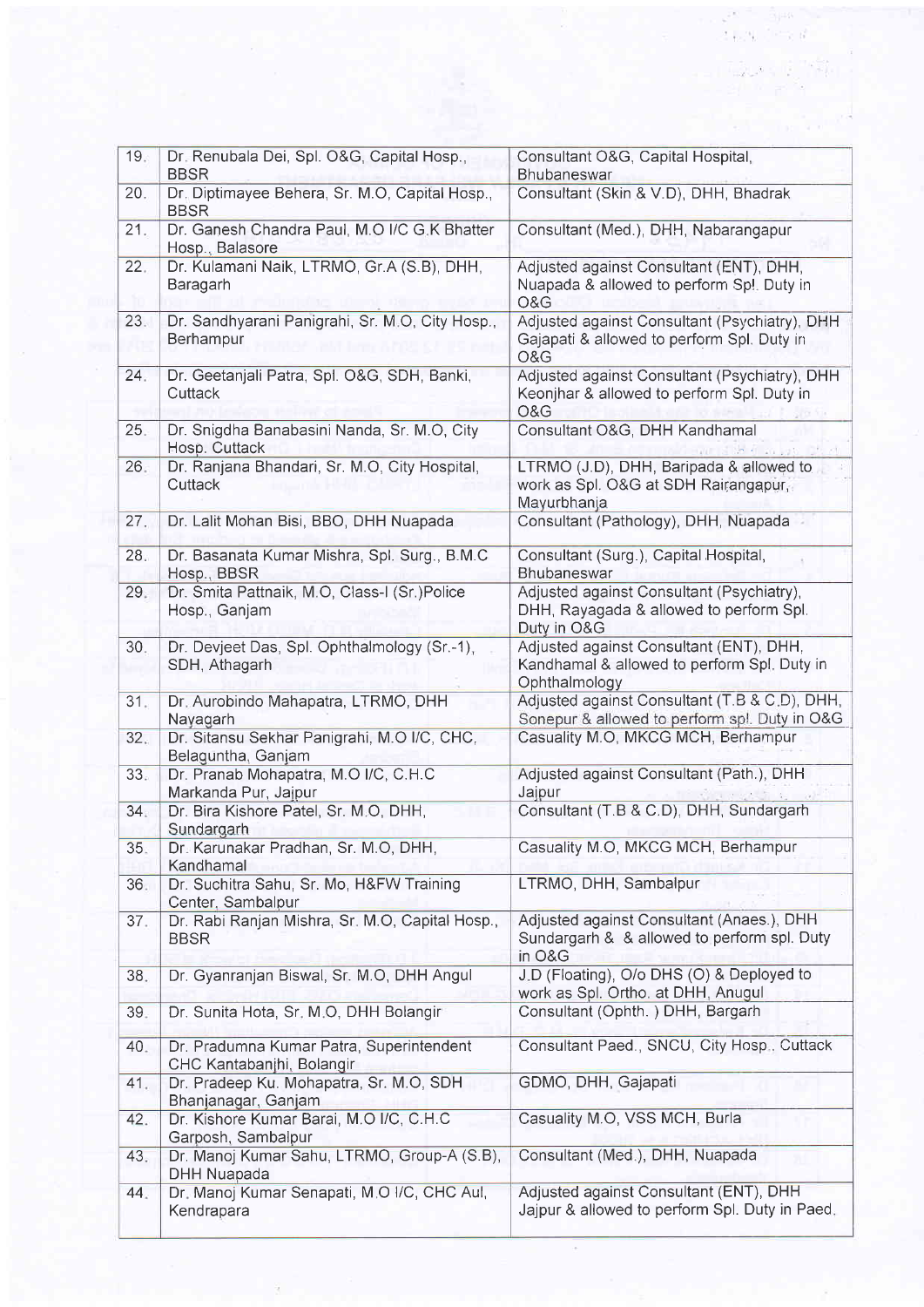| 45.             | Dr. Sudhansu Sekhar Panda, Spl. Surgery,<br>S.D.H, Rairakhola, Sambalpur                         | Adjusted Consultant (Skin & V.D), DHH<br>Bolangir & allowed to perform Spl. Duty in<br>Surgery                                 |
|-----------------|--------------------------------------------------------------------------------------------------|--------------------------------------------------------------------------------------------------------------------------------|
| 46.             | Dr. Mahendra Kumar Bhuyan, Sr. M.O, D.H.H,<br>Gajapati                                           | GDMO, DHH, Balasore                                                                                                            |
| 47.             | Dr. Ashok Kumar Pradhan, Spl. in Med., S.D.H.<br>Talcher, Anugul                                 | Adjusted against Consultant (Psych.), DHH<br>Kendrapara & allowed to perform Spl. duty in<br>Medicine                          |
| 48.             | Dr. Sanju Das, BPHO, CHC Algum, Puri<br>Deployed To Work At PMA, Digital Eye Health<br>Programme | J.D (Floting), O/O: DHS (O) & allowed to work<br>as P.O UEHP (Sunetra)                                                         |
| 49.             | Dr. Jayashree Mohanty, Sr. M.O, DHH Bhadrak                                                      | Consultant (Skin & V.D), DHH Kendrapara                                                                                        |
| 50.             | Dr. Hemanta Ku Roul, M.O I/C, C.H.C Soro,<br><b>Balasore</b>                                     | Consultant Paed., SNCU, DHH, Jajpur                                                                                            |
| 51.             | Dr. Satyanarayana Mohapatra, Sr. M.O, DHH,<br>Dhenkanal                                          | Consultant (Surg.), Trauma Care Center, RGH<br>Rourkela                                                                        |
| 52.             | Dr. Miss Dipa Pattnaik, BPHO, CHC Jatani,<br>Khurdha                                             | Addl. District Public Health Officer (Leprosy),<br>City Hospital, Cuttack                                                      |
| 53.             | Dr. Pramila Ku Dash, Sr. M.O, DHH Nayagarh                                                       | GDMO, DHH, Boudh                                                                                                               |
| 54.             | Dr. Akshaya Ku Naik, Surgery Specialist, SDH<br>Athgarh, Cuttack                                 | Consultant (Surg.), Trauma Care Center, DHH<br>Puri                                                                            |
| 55.             | Dr. Gitanjali Kar, BPHO, CHC Bentakar                                                            | Consultant (T.B & C.D), DHH, Nayagarh                                                                                          |
| 56.             | Dr. Surama Kumari Behera, M.O I/C, C.H.C<br>Korkunda, Malakanagiri                               | Adjusted against Consultant (Psychiatry),<br>DHH, Malkangiri & allowed to perform Spl.<br>Duty in O&G                          |
| 57 <sub>1</sub> | Dr. Gujuram Marandi, Asst. Prof. in the<br>department of Pharmacology, B.B MCH,<br>Bolangir      | Allowed to Continue as Asst. Prof. in the<br>department of Pharmacology, B.B MCH,<br>Bolangir                                  |
| 58.             | Dr. Lochan Kumar Kata, Sr. M.O, DHH,<br>Nayagarh                                                 | Adjusted against Consultant (Radiology), DHH<br>Nayagarh & allowed to perform Spl. Duty in<br>Surgery                          |
| 59.             | Dr. Saraswati Kisan, Sr. M.O, DHH, Nayagarh                                                      | Casuality M.O, VSS MCH, Burla                                                                                                  |
| 60.             | Dr. Sonali Mishra, Sr. M.O, D.H.H, Sambalpur                                                     | Adjusted against Consultant (ENT), DHH<br>Deogarh & allowed to perform Spl. Duty in<br><b>O&amp;G.</b>                         |
| 61.             | Dr. Dillip Kumar Sahu, Spl. O&G, HDU, DHH,<br>Bolangir                                           | Consultant O&G, SDH Patnagarh, Bolangir                                                                                        |
| 62.             | Dr. Amitabh Prusty, M.O I/C, C.H.C Belpara,<br>Bolangir                                          | Adjusted against Consultant Pathology (JD),<br>Capital Hospital, Bhubaneswar and allowed to<br>perform special duty in Surgery |
| 63.             | Dr. Lipika Panda, Sr. M.O. Capital Hosp., BBSR                                                   | GDMO, DHH, Puri                                                                                                                |
| 64.             | Dr. Rasmi Ranjan Patnaik, Sr. M.O, DHH<br>Jagatsinghpur                                          | Adjusted against Consultant (Psychiatry), DHH<br>Jagatsinghpur                                                                 |
| 65.             | Dr. Santanu Kumar Dash, M.O I/C C.H.C<br>Astaranga, Puri                                         | Addl. District Public Health Officer (Leprosy),<br>DHH, Mayurbhanja                                                            |
| 66.             | Dr. Manoj Kumar Pati, Continuing Diploma in<br>Medicine at RGH, Rourkela                         | Allowed to Continue as Continuing Diploma in<br>Medicine at RGH, Rourkela                                                      |
| 67.             | Dr. Susila Ritaprava Kujur, Sr. M.O, Capital<br>Hosp., Bhubaneswar                               | Adjusted against Consultant (ENT), DHH Puri                                                                                    |
| 68.             | Dr. P Chandra Acharya, Superintendent, S.D.H<br>Khariar, Nuapada                                 | Consultant Paed., SNCU, DHH, Kalahandi                                                                                         |
| 69.             | Dr. Laxman Kumar Karmi, LTRMO, Group-A<br>(S.B), DHH, Jharsuguda                                 | Consultant (Surg.), DHH, Sundargarh                                                                                            |
| 70.             | Dr. Guru Prasad Jena, M.O I/C, C.H.C.<br>Panidola, Puri                                          | Addl. District Public Health Officer (Disease                                                                                  |
| 71.             | Dr. Debasish Gopal Krishna Panda, Asst. Prof.<br>in the Department of Anaes., B.B MCH, Bolangir  | Control), DHH, Dhenkanal<br>Allowed to Continue as Asst. Prof. in the<br>Department of Anaes., B.B MCH, Bolangir               |

d.

ä